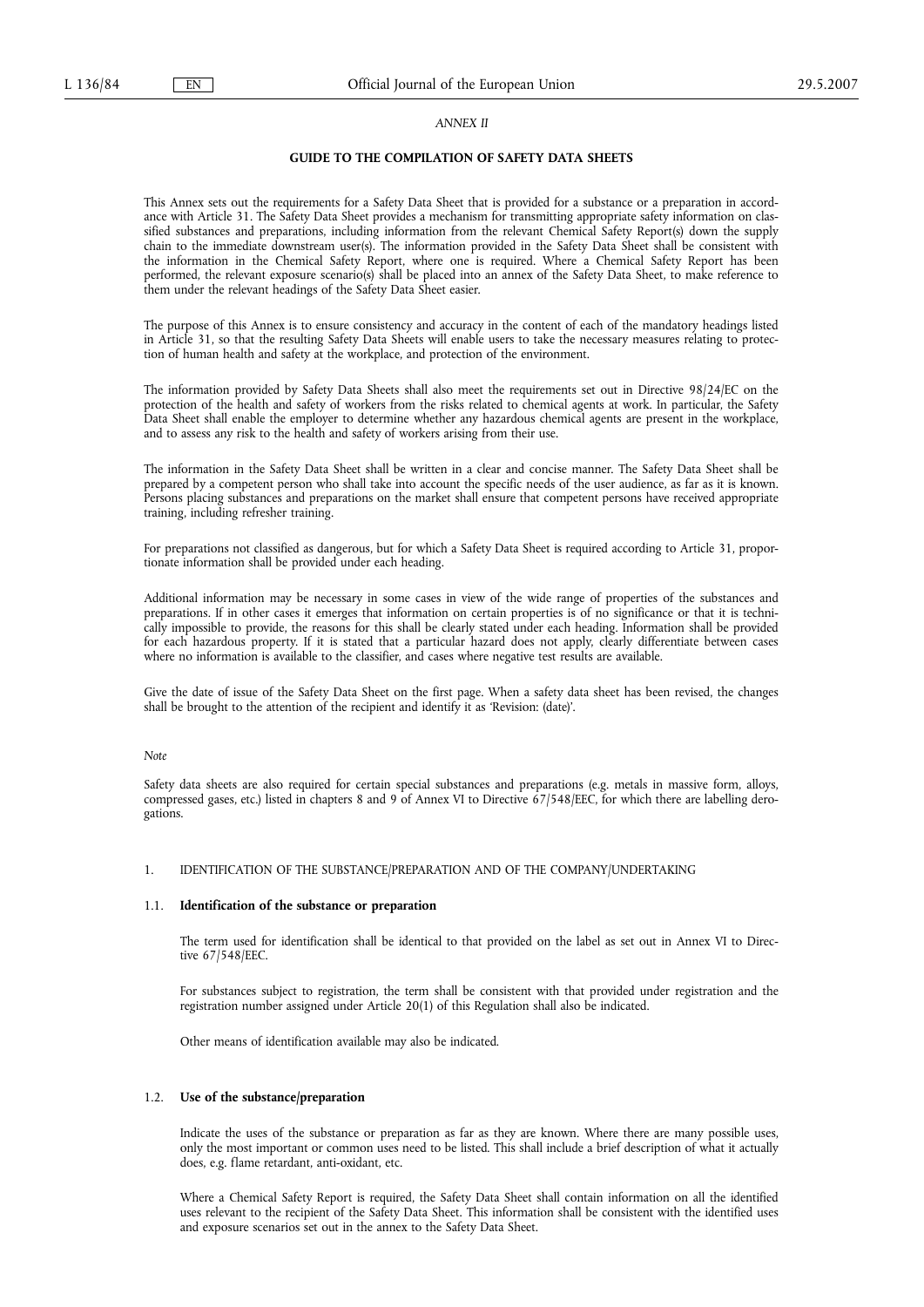#### 1.3. **Company/undertaking identification**

Identify the person responsible for placing the substance or preparation on the market within the Community, whether it is the manufacturer, importer or distributor. Give the full address and telephone number of this person as well as the e-mail address of the competent person responsible for the Safety Data Sheet.

In addition, where this person is not located in the Member State where the substance or preparation is placed on the market, give a full address and telephone number for the person responsible in that Member State, if possible.

For registrants, the person identified shall be consistent with the information on the identity of the manufacturer or importer provided in the registration.

## 1.4. **Emergency telephone**

In addition to the above mentioned information, supply the emergency telephone number of the company and/or relevant official advisory body (this may be the body responsible for receiving information relating to health, which is referred to in Article 17 of Directive 1999/45/EC). Specify if this phone number is available only during office hours.

#### 2. HAZARDS IDENTIFICATION

Give here the classification of the substance or preparation which arises from application of the classification rules in Directives 67/548/EEC or 1999/45/EC. Indicate clearly and briefly the hazards the substance or preparation presents to man and the environment.

Distinguish clearly between preparations which are classified as dangerous and preparations which are not classified as dangerous according to Directive 1999/45/EC.

Describe the most important adverse physicochemical, human health and environmental effects and symptoms relating to the uses and possible misuses of the substance or preparation that can reasonably be foreseen.

It may be necessary to mention other hazards, such as dustiness, cross-sensitisation, suffocation, freezing, high potency for odour or taste or environmental effects such as hazards to soil-dwelling organisms, ozone depletion, photochemical ozone creation potential, etc., which do not result in classification but which may contribute to the overall hazards of the material.

The information shown on the label shall be given under heading 15.

The classification of the substance shall be consistent with the classification provided to the classification and labelling inventory according to Title XI.

#### 3. COMPOSITION/INFORMATION ON INGREDIENTS

The information given shall enable the recipient to identify readily the hazards of the components of the preparation. The hazards of the preparation itself shall be given under heading 2.

- 3.1. It is not necessary to give the full composition (nature of the ingredients and their concentration), although a general description of the components and their concentrations can be helpful.
- 3.2. For a preparation classified as dangerous according to Directive 1999/45/EC, the following substances shall be indicated, together with their concentration or concentration range in the preparation:
	- (a) substances presenting a health or environmental hazard within the meaning of Directive 67/548/EEC, if they are present in concentrations equal to or greater than the lowest of:
		- the applicable concentrations defined in the table of Article 3(3) of Directive 1999/45/EC, or
		- the concentration limits given in Annex I to Directive 67/548/EEC, or
		- the concentration limits given in Part B of Annex II to Directive 1999/45/EC, or
		- the concentration limits given in Part B of Annex III Directive 1999/45/EC, or
		- the concentration limits given in Annex V to Directive 1999/45/EC, or
		- the concentration limits given in an agreed entry in the classification and labelling inventory established under Title XI of this Regulation;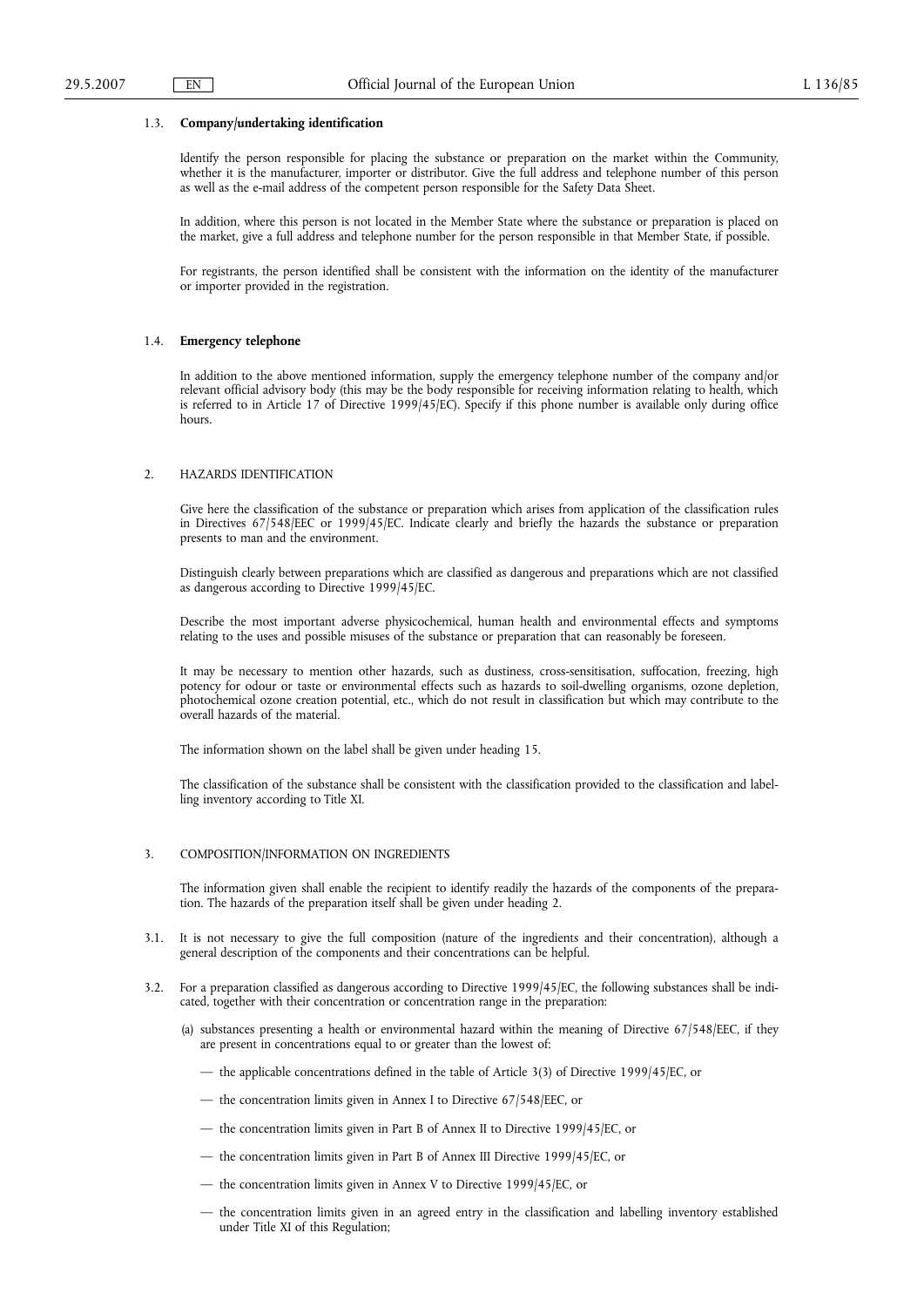- (b) substances for which there are Community workplace exposure limits, which are not already included under point (a);
- (c) substances that are persistent, bioaccumulative and toxic or very persistent and very bioaccumulative in accordance with the criteria set out in Annex XIII, if the concentration of an individual substance is equal to or greater than 0,1 %.
- 3.3. For a preparation not classified as dangerous according to Directive 1999/45/EC, the substances shall be indicated, together with their concentration or concentration range, if they are present in an individual concentration of either:
	- (a)  $\geq$  1 % by weight for non-gaseous preparations and  $\geq$  0,2 % by volume for gaseous preparations and
		- the substances present a health or environmental hazard within the meaning of Directive  $67/548/EEC$  ( $\frac{1}{2}$ ) or
		- the substances are assigned Community workplace exposure limits, or
	- (b)  $\geq 0.1$  % by weight and the substances are persistent, bioaccumulative and toxic or very persistent and very bioaccumulative in accordance with the criteria set out in Annex XIII.
- 3.4. The classification (derived either from Articles 4 and 6 of Directive 67/548/EEC, from Annex I to Directive 67/ 548/EEC or from an agreed entry in the classification and labelling inventory established under Title XI of this Regulation) of the above substances shall be given, including the symbol letters and R phrases which are assigned in accordance with their physicochemical, human health and environmental hazards. The R phrases do not need to be written out in full here: reference shall be made to heading 16, where the full text of each relevant R phrase shall be listed. If the substance does not meet the classification criteria, the reason for indicating the substance in section 3 shall be described, such as 'PBT-substance' or 'substance with a Community workplace exposure limit'.
- 3.5. The name and the Registration number, assigned under Article 20(1) of this Regulation, EINECS or ELINCs number, if available, of the above substances shall be given in accordance with Directive 67/548/EEC. The CAS number and IUPAC name (if available) may also be helpful. For substances listed by a generic name, according to Article 15 of Directive 1999/45/EC or the footnote to Section 3.3 of this Annex, a precise chemical identifier is not necessary.
- 3.6. If, in accordance with the provisions of Article 15 of Directive 1999/45/EC or the footnote to Section 3.3 of this Annex, the identity of certain substances is to be kept confidential, their chemical nature shall be described in order to ensure safe handling. The name used shall be the same as that which derives from the above procedures.

# 4. FIRST AID MEASURES

Describe the first-aid measures.

Specify first whether immediate medical attention is required.

The information on first aid shall be brief and easy to understand by the victim, bystanders and first-aiders. The symptoms and effects shall be briefly summarised. The instructions shall indicate what is to be done on the spot in the case of an accident and whether delayed effects can be expected after exposure.

Subdivide the information according to the different routes of exposure, i.e. inhalation, skin and eye contact and ingestion, under different subheadings.

Indicate whether professional assistance by a doctor is needed or advisable.

For some substances or preparations it may be important to emphasise that special means to provide specific and immediate treatment shall be available at the workplace.

## 5. FIRE-FIGHTING MEASURES

Refer to requirements for fighting a fire caused by the substance or preparation, or arising in its vicinity by indicating:

<sup>—</sup> suitable extinguishing media,

 $\binom{1}{1}$ ) Where the person responsible for placing the preparation on the market can demonstrate that the disclosure in the safety data sheet of the chemical identity of a substance which is exclusively classified as irritant with the exception of those assigned R41 or irritant in combination with one or more of the properties mentioned in point 2.3.4 of Article 10 of Directive 1999/45/EC, or harmful or harmful in combination with one or more of the properties mentioned in point 2.3.4 of Article 10 of Directive 1999/45/EC presenting acute lethal effects alone, will put at risk the confidential nature of his intellectual property, he may, in accordance with the provisions of Part B of Annex VI to Directive 1999/45/EC, refer to that substance either by means of a name that identifies the most important functional chemical groups, or by means of an alternative name.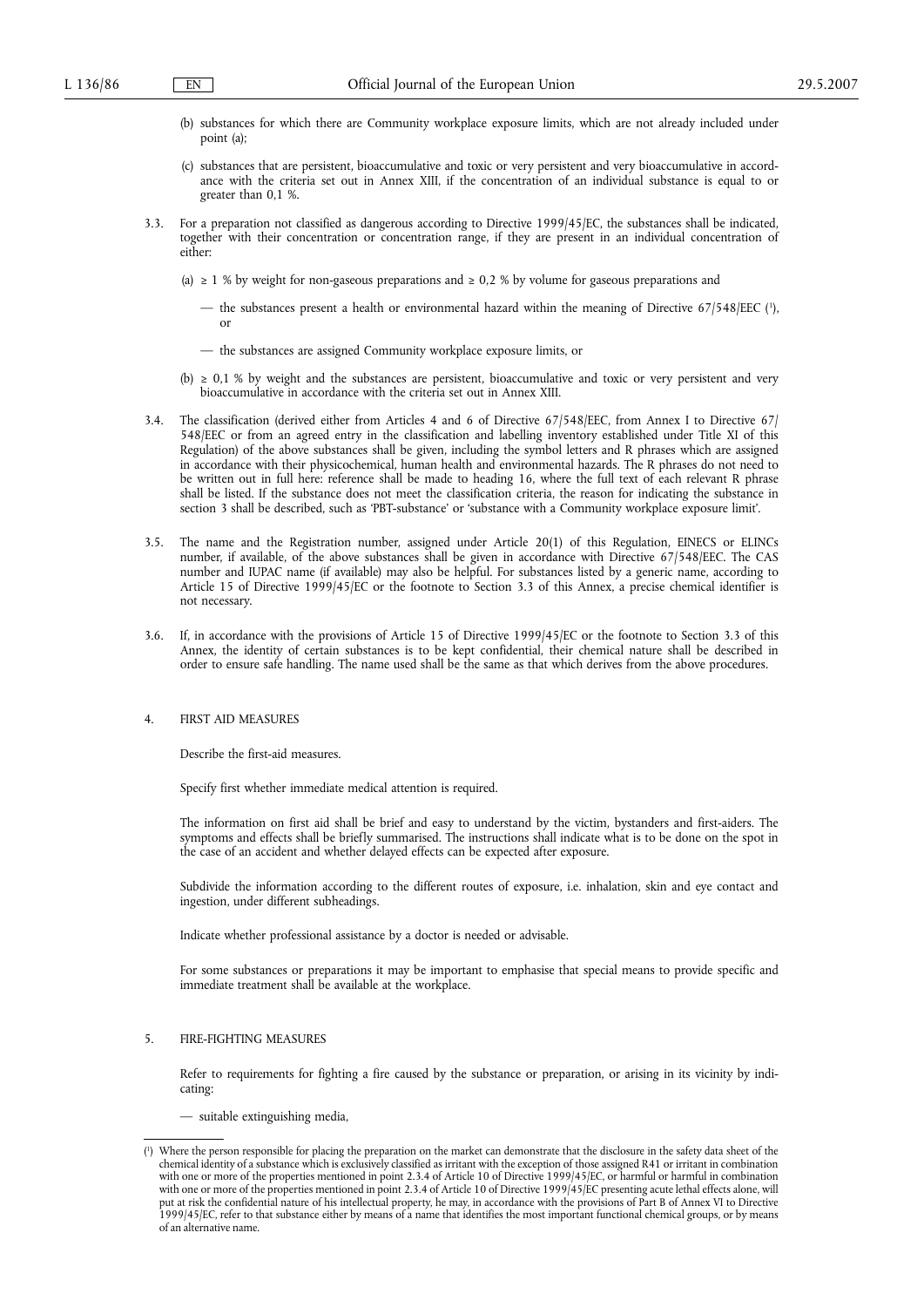- extinguishing media which shall not be used for safety reasons,
- special exposure hazards arising from the substance or preparation itself, combustion products, resulting gases,
- special protective equipment for fire-fighters.

## 6. ACCIDENTAL RELEASE MEASURES

Depending on the substance or preparation involved, information may be needed on:

personal precautions such as:

removal of ignition sources, provision for sufficient ventilation/respiratory protection, control of dust, prevention of skin and eye contact,

environmental precautions such as:

— keeping away from drains, surface- and ground-water and soil, possible need to alert the neighbourhood,

methods for cleaning up such as:

— use of absorbent material (e.g. sand, diatomaceous earth, acid binder, universal binder, sawdust, etc.), reduction of gases/fumes with water, dilution.

Also consider the need for indications such as: 'never use, neutralise with ...'.

#### *Note*

If appropriate refer to headings 8 and 13.

### 7. HANDLING AND STORAGE

*Note*

Information in this section shall relate to the protection of human health, safety and the environment. It shall assist the employer in devising suitable working procedures and organisational measures according to Article 5 of Directive 98/24/EC.

Where a chemical safety report or a registration is required, the information in this section shall be consistent with the information given, for the identified uses and exposure scenarios set out in the annex to the Safety Data Sheet.

#### 7.1. **Handling**

Specify precautions for safe handling including advice on technical measures such as:

— containment, local and general ventilation, measures to prevent aerosol and dust generation and fire, measures required to protect the environment (e.g. use of filters or scrubbers on exhaust ventilation, use in a bunded area, measures for collection and disposal of spillages, etc.) and any specific requirements or rules relating to the substance or preparation (e.g. procedures or equipment which are prohibited or recommended) and if possible give a brief description.

### 7.2. **Storage**

Specify the conditions for safe storage such as:

specific design for storage rooms or vessels (including retention walls and ventilation), incompatible materials, conditions of storage (temperature and humidity limit/range, light, inert gas, etc.) special electrical equipment and prevention of static electricity.

Give advice if relevant on quantity limits under storage conditions. In particular indicate any special requirements such as the type of material used in the packaging/containers of the substance or preparation.

# 7.3. **Specific use(s)**

For end products designed for specific use(s), recommendations shall refer to the identified use(s) and be detailed and operational. If possible, reference shall be made to industry- or sector-specific approved guidance.

# 8. EXPOSURE CONTROLS/PERSONAL PROTECTION

# 8.1. **Exposure limit values**

Specify currently applicable specific control parameters including occupational exposure limit values and/or biological limit values. Values shall be given for the Member State where the substance or preparation is placed on the market. Give information on currently recommended monitoring procedures.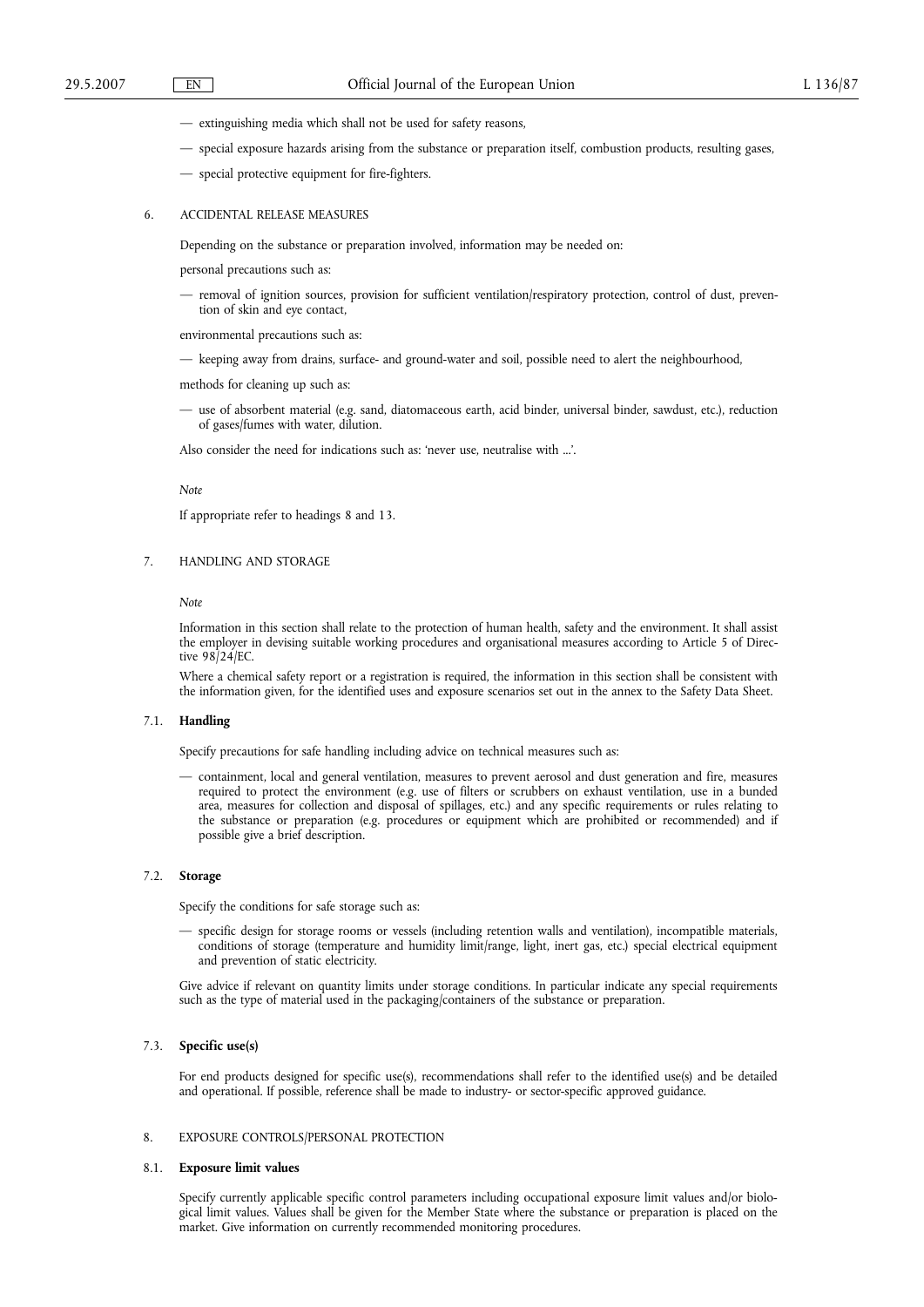Where a Chemical Safety Report is required, the relevant DNELs and PNECs for the substance shall be given for the exposure scenarios set out in the annex to the Safety Data Sheet.

For preparations, it is useful to provide values for those constituent substances which are required to be listed in the Safety Data Sheet according to heading 3.

#### 8.2. **Exposure controls**

For the purposes of this document exposure control means the full range of specific risk management measures to be taken during use in order to minimise worker and environmental exposure. Where a chemical safety report is required, a summary of the risk management measures shall be given in Section 8 of the Safety Data Sheet for the identified uses set out in the Safety Data Sheet.

## 8.2.1. *Occupational exposure controls*

This information will be taken into account by the employer in carrying out an assessment of risk to the health and safety of workers for the substance or preparation under Article 4 of Directive 98/24/EC, which requires, in the order of priority:

- design of appropriate work processes and engineering controls, the use of adequate equipment and materials,
- the application of collective protection measures at source, such as adequate ventilation and appropriate organisational measures, and
- where exposure cannot be prevented by other means the use of individual protection measures, such as personal protection equipment.

Therefore provide suitable and adequate information on these measures to enable a proper risk assessment to be carried out under Article 4 of Directive 98/24/EC. This information shall complement that already given under heading 7.1.

Where individual protection measures are needed, specify in detail which equipment will provide adequate and suitable protection. Take into account Council Directive 89/686/EEC of 21 December 1989 on the approximation of the laws of the Member States relating to personal protective equipment (1 ) and make reference to the appropriate CEN standards:

(a) Respiratory protection

For dangerous gases, vapours or dust, specify the type of protective equipment to be used, such as:

- self contained breathing apparatus, adequate masks and filters.
- (b) Hand protection

Specify clearly the type of gloves to be worn when handling the substance or preparation, including:

- the type of material,
- the breakthrough time of the glove material, with regard to the amount and duration of dermal exposure.

If necessary indicate any additional hand protection measures.

(c) Eye protection

Specify the type of eye protection equipment required such as:

— safety glasses, safety goggles, face shield.

(d) Skin protection

If it is necessary to protect a part of the body other than the hands, specify the type and quality of protection equipment required, such as:

— apron, boots and full protective suit.

If necessary, indicate any additional skin protection measures and specific hygiene measures.

<sup>(</sup> 1 ) OJ L 399, 30.12.1989, p. 18. Directive as last amended by Regulation (EC) No 1882/2003.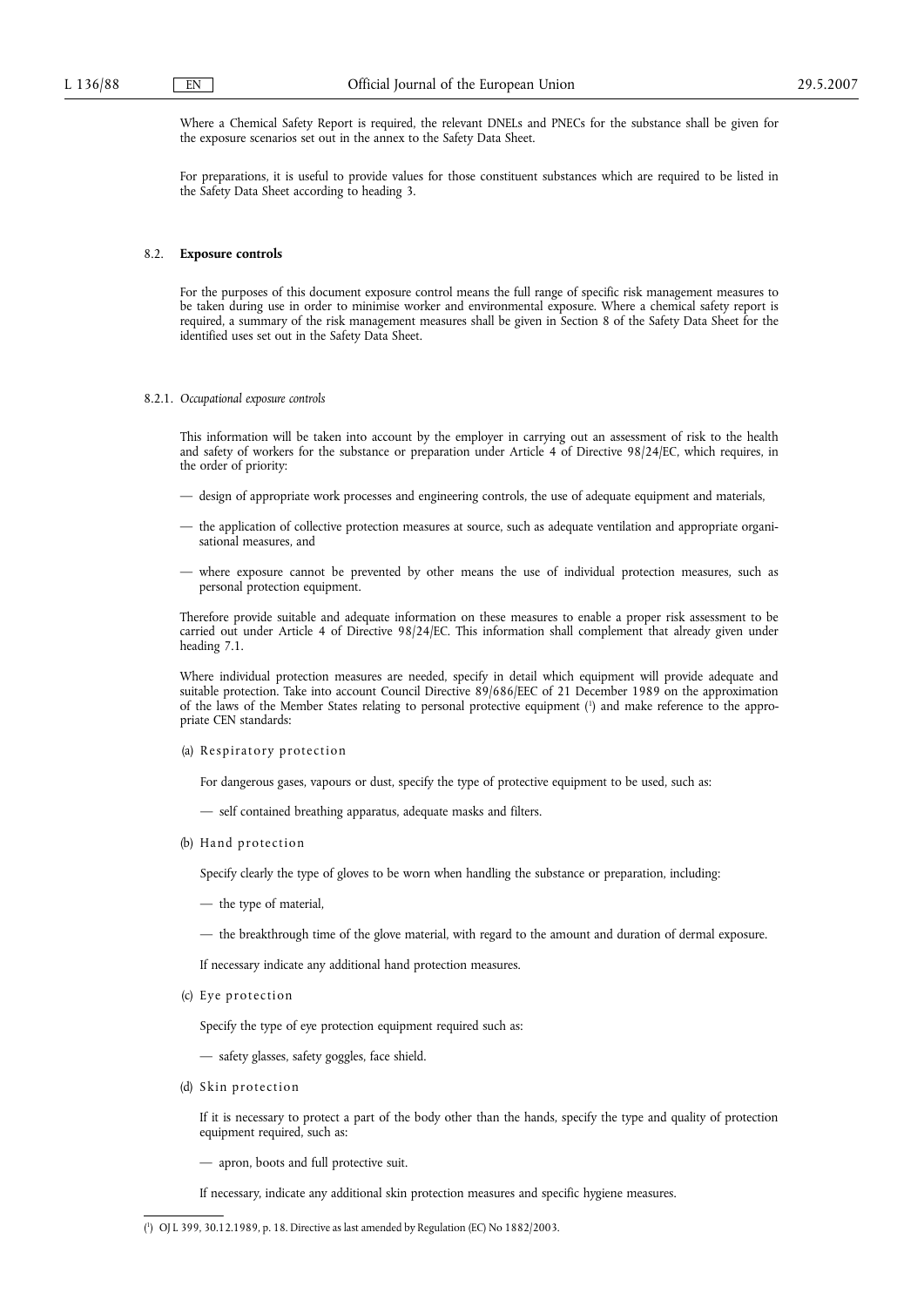#### 8.2.2. *Environmental exposure controls*

Specify the information required by the employer to fulfil his commitments under Community environmental protection legislation.

Where a chemical safety report is required, a summary of the risk management measures that adequately control exposure of the environment to the substance shall be given for the exposure scenarios set out in the annex to the Safety Data Sheet.

## 9. PHYSICAL AND CHEMICAL PROPERTIES

To enable proper control measures to be taken, provide all relevant information on the substance or preparation, particularly the information listed under heading 9.2. The information in this section shall be consistent with the information provided in a registration where one is required.

## 9.1. **General information**

Appearance:

indicate the physical state (solid, liquid, gas) and the colour of the substance or preparation as supplied.

Odour:

if odour is perceptible, give a brief description of it.

## 9.2. **Important health, safety and environmental information**

pH:

indicate the pH of the substance or preparation as supplied or of an aqueous solution; in the latter case, indicate the concentration.

Boiling point/boiling range

Flash point

Flammability (solid, gas) Explosive properties Oxidising properties Vapour pressure Relative density Solubility Water solubility Partition coefficient: n-octanol/water Viscosity Vapour density

Evaporation rate

# 9.3. **Other information**

Indicate other important safety parameters, such as miscibility, fat solubility (solvent — oil to be specified), conductivity, melting point/melting range, gas group (useful for Directive 94/9/EC of the European Parliament and the Council of 23 March 1994 on the approximation of the laws of the Member States concerning equipment and protective systems intended for use in potentially explosive atmospheres (1)), auto-ignition temperature, etc.

## *Note 1*

The above properties shall be determined in accordance with the specifications laid down in the Commission Regulation on testing methods referred to in Article 13(3) or any other comparable method.

### *Note 2*

For preparations, information shall normally be given on the properties of the preparation itself. However, if it is stated that a particular hazard does not apply, clearly differentiate between cases where no information is available to the classifier, and cases where negative test results are available. If it is considered necessary to give information about the properties of individual components, please indicate clearly what the data refers to.

#### ( 1 ) OJ L 100, 19.4.1994, p. 1. Directive as amended by Regulation (EC) No 1882/2003.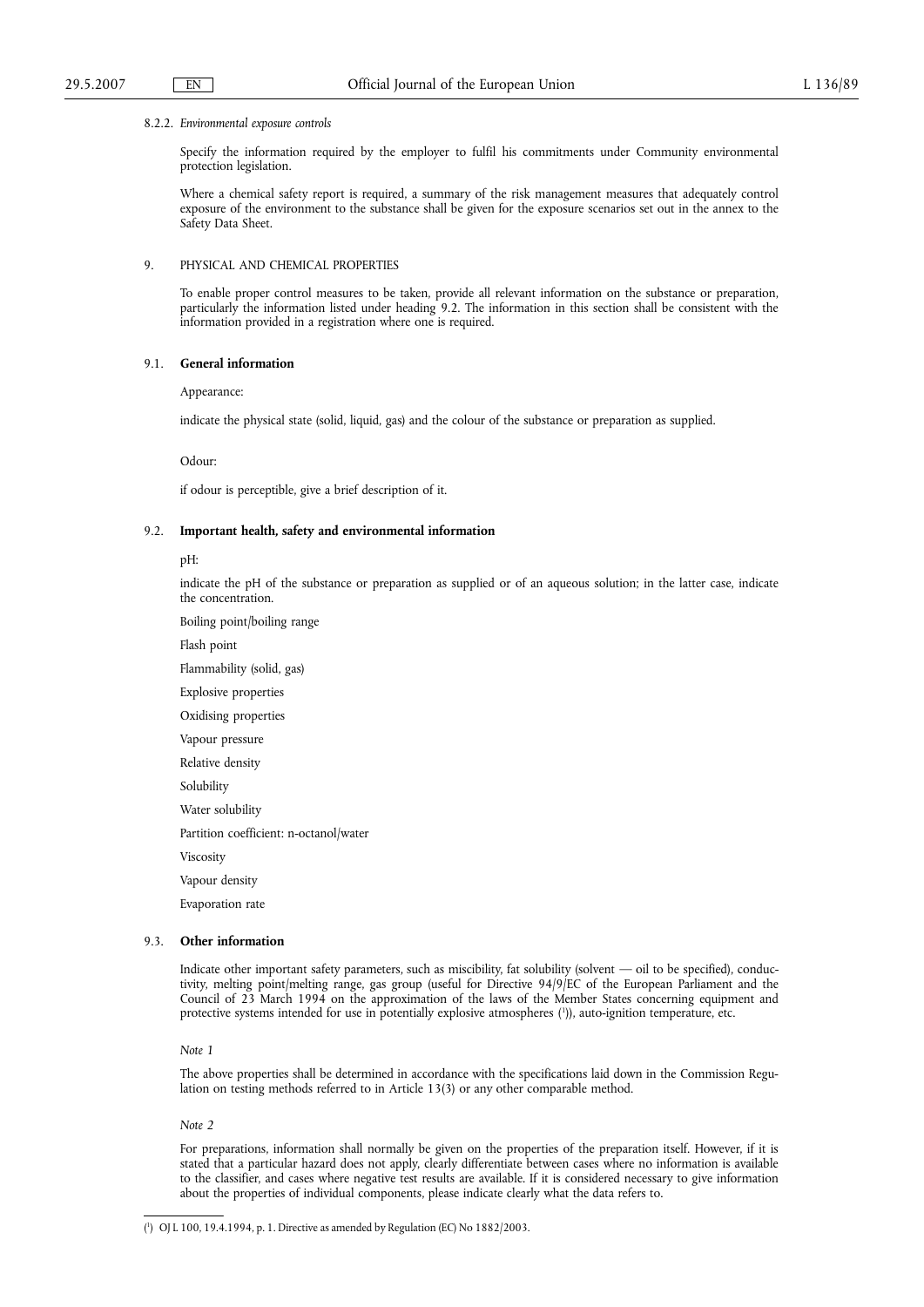## 10. STABILITY AND REACTIVITY

State the stability of the substance or preparation and the possibility of hazardous reactions occurring under certain conditions of use and also if released into the environment.

## 10.1. **Conditions to avoid**

List those conditions such as temperature, pressure, light, shock, etc., which may cause a dangerous reaction and if possible give a brief description.

## 10.2. **Materials to avoid**

List materials such as water, air, acids, bases, oxidising agents or any other specific substance which may cause a dangerous reaction and if possible give a brief description.

#### 10.3. **Hazardous decomposition products**

List hazardous materials produced in dangerous amounts upon decomposition.

#### *Note*

Address specifically:

- the need for and the presence of stabilisers,
- the possibility of a hazardous exothermic reaction,
- safety significance, if any, of a change in physical appearance of the substance or preparation,
- hazardous decomposition products, if any, formed upon contact with water,
- possibility of degradation to unstable products.

# 11. TOXICOLOGICAL INFORMATION

This section deals with the need for a concise but complete and comprehensible description of the various toxicological (health) effects, which can arise if the user comes into contact with the substance or preparation.

The information shall include dangerous-to-health effects from exposure to the substance or preparation, based on the conclusion from, for example, test data and experience. The information shall also include, where appropriate, delayed, immediate and chronic effects from short- and long-term exposure such as sensitisation, narcosis, carcinogenicity, mutagenicity and reproductive toxicity (developmental toxicity and fertility). It shall also include information on the different routes of exposure (inhalation, ingestion, skin and eye contact), and describe the symptoms related to the physical, chemical and toxicological characteristics.

Taking account of the information already provided under heading 3, composition/information on ingredients, it may be necessary to make reference to specific health effects of certain substances in the preparation.

The information in this section shall be consistent with the information provided for in a registration where required and/or in a Chemical Safety Report where required and shall give information on the following groups of potential effects:

- toxicokinetics, metabolism and distribution,
- acute effects (acute toxicity, irritation and corrosivity),
- sensitisation,
- repeated dose toxicity, and
- CMR effects (carcinogenity, mutagenicity and toxicity for reproduction).

For substances subject to registration, summaries of the information derived from the application of Annexes VII to XI of this Regulation shall be given. The information shall also include the result of the comparison of the available data with the criteria given in Directive 67/548/EEC for CMR, categories 1 and 2, following paragraph 1.3.1 of Annex I of this Regulation.

## 12. ECOLOGICAL INFORMATION

Describe the possible effects, behaviour and environmental fate of the substance or preparation in air, water and/or soil. Where available, give relevant test data (e.g. LC50 fish  $\leq 1$  mg/l).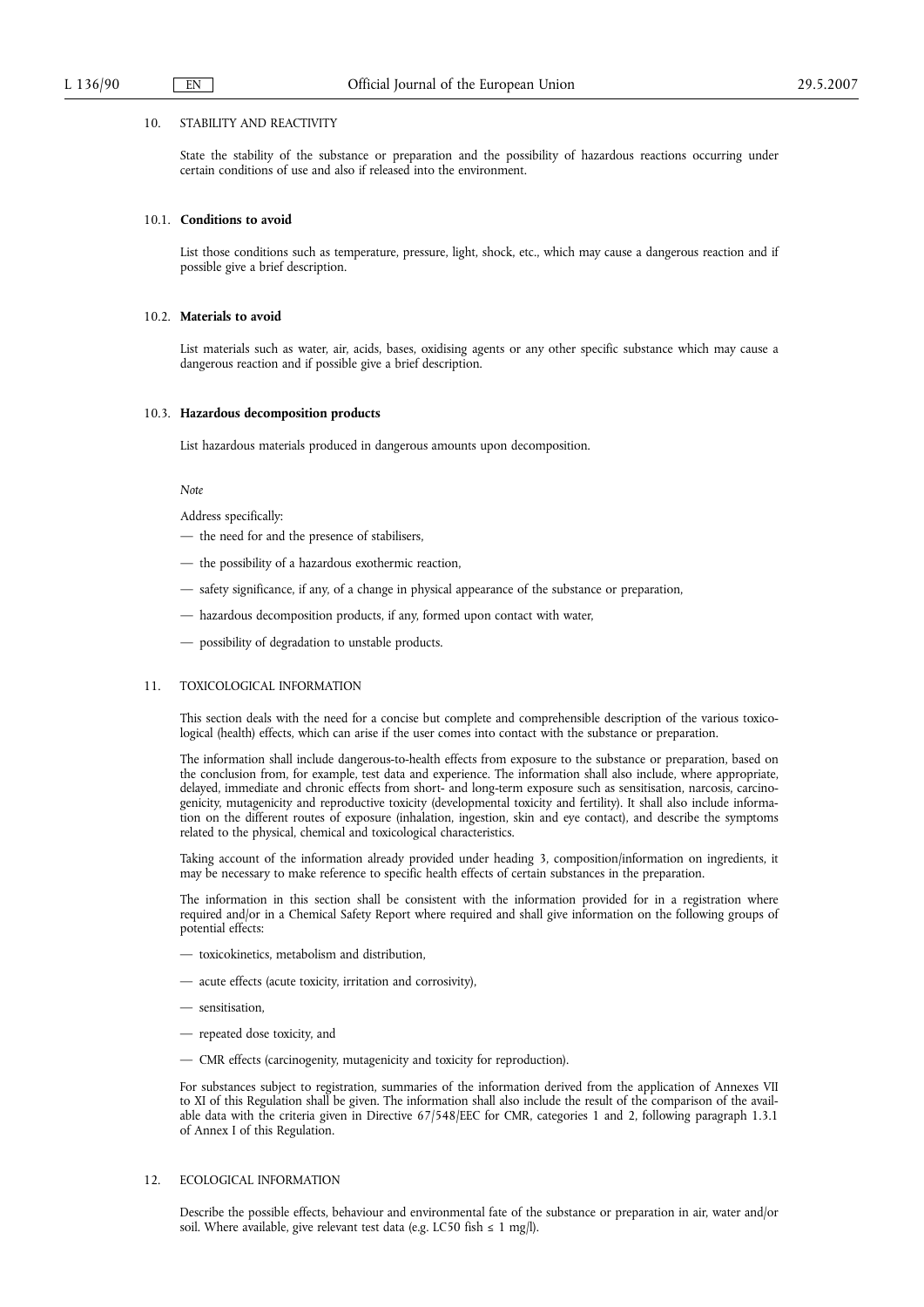The information in this section shall be consistent with the information provided for in a registration where required and/or in a Chemical Safety Report where required.

Describe the most important characteristics likely to have an effect on the environment owing to the nature of the substance or preparation and likely methods of use. Information of the same kind shall be supplied for dangerous products arising from the degradation of substances and preparations. This may include the following:

## 12.1. **Ecotoxicity**

This shall include relevant available data on aquatic toxicity, both acute and chronic for fish, crustaceans, algae and other aquatic plants. In addition, toxicity data on soil micro- and macro-organisms and other environmentally relevant organisms, such as birds, bees and plants, shall be included when available. Where the substance or preparation has inhibitory effects on the activity of micro-organisms, the possible impact on sewage treatment plants shall be mentioned.

For substances subject to registration, summaries of the information derived from the application of Annexes VII to XI shall be included.

## 12.2. **Mobility**

The potential of the substance or the appropriate constituents of a preparation (1 ), if released to the environment, to transport to groundwater or far from the site of release.

Relevant data might include:

— known or predicted distribution to environmental compartments,

- surface tension,
- absorption/desorption.

For other physicochemical properties see heading 9.

#### 12.3. **Persistence and degradability**

The potential of the substance or the appropriate constituents of a preparation  $\binom{1}{1}$  to degrade in relevant environmental media, either through biodegradation or other processes such as oxidation or hydrolysis. Degradation half lives shall be quoted where available. The potential of the substance or appropriate constituents of a preparation (<sup>1</sup>) to degrade in sewage treatment plants shall also be mentioned.

#### 12.4. **Bioaccumulative potential**

The potential of the substance or the appropriate constituents of a preparation (<sup>1</sup>) to accumulate in biota and, eventually, to pass through the food chain, with reference to the octanol-water partition coefficient (Kow) and bioconcentration factor (BCF), if available.

#### 12.5. **Results of PBT assessment**

Where a Chemical Safety Report is required, the results of the PBT assessment as set in the Chemical Safety Report shall be given.

## 12.6. **Other adverse effects**

If available, include information on any other adverse effects on the environment, e.g. ozone depletion potential, photochemical ozone creation potential, endocrine disrupting potential and/or global warming potential.

*Remarks*

Ensure that information relevant to the environment is provided under other headings of the Safety Data Sheet, especially advice for controlled release, accidental release measures, transport and disposal considerations under headings 6, 7, 13, 14 and 15.

## 13. DISPOSAL CONSIDERATIONS

If the disposal of the substance or preparation (surplus or waste resulting from the foreseeable use) presents a danger, a description of these residues and information on their safe handling shall be given.

<sup>(</sup> 1 ) This information cannot be given for the preparation because it is substance specific. It should therefore be given, where available and appropriate, for each constituent substance in the preparation which is required to be listed in the Safety Data Sheet according to the rules under Section 3 of this Annex.